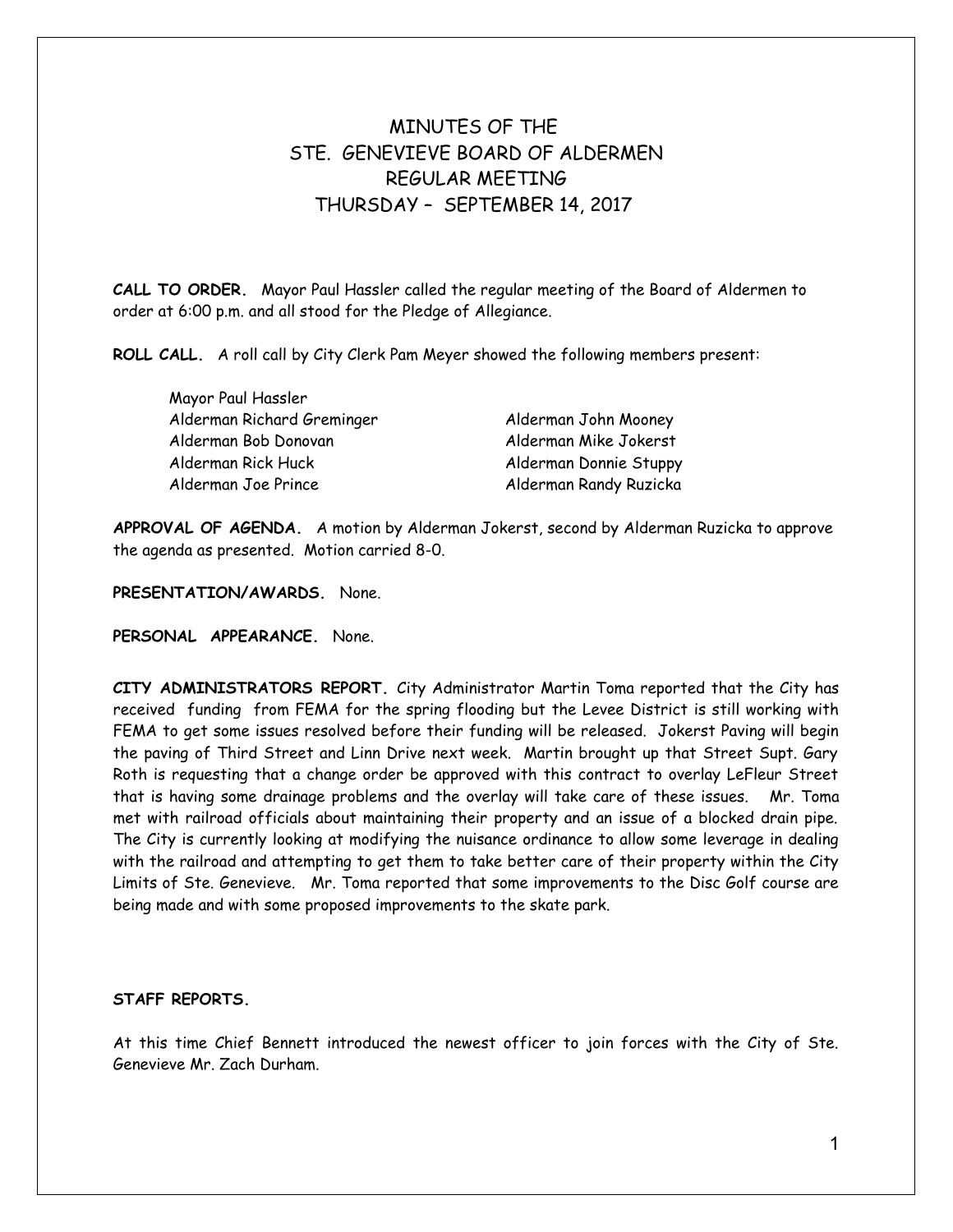Kenny Steiger – Fire Chief (See Attached Report) Mr. Steiger requested that when the City grants street closures that they require a minimum of ten feet (preferable twelve) left open for the passage of emergency vehicles.

Gary Roth – Public Works Director (See Attached Report)

## **COMMITTEE REPORTS.**

**PUBLIC COMMENTS.** Robert Browne addressed the Mayor and Board of Aldermen regarding a drainage issue he feels he has between himself and his neighbor.

# **CONSENT AGENDA.**

A motion by Alderman Huck, second by Alderman Jokerst to approve the following items on the consent agenda. Motion carried 8-0.

Minutes – Board of Aldermen – Regular Meeting – August 24, 2017

RESOLUTION 2017 – 31. A RESOLUTION AUTHORIZING THE 2010 FORD CROWN VIC BE DECLARED SURPLUS PROPERTY.

RESOLUTION 2017-32. A RESOLUTION OF THE CITY OF STE. GENEVIEVE, MISSOURI STATING INTENT TO APPLY FOR A 2017 MISSOURI DEPARTMENT OF CONSERVATION (MDC) GRANT IN THE AMOUNT OF\$5,439.80 FOR THE STE. GENEVIEVE FIRE DEPARTMENT.

### **OLD BUSINESS.**

**BILL NO. 4164. AN ORDINANCE OF THE CITY OF STE. GENEVIEVE, MISSOURI AMENDING CHAPTER 210 – OFFENSES, ARTICLE XI "OFFENSES CONCERNING MINORS" SECTION 210.600 "PARENTAL RESPONSIBILITY" OF THE STE. GENEVIEVE MUNICIPAL CODE AS SET FORTH BELOW. 2nd READING.** A motion by Alderman Greminger, second by Alderman Prince, Bill No. 4164 was placed on its second and final reading, read by title only, considered and passed by a roll call vote as follows: Ayes: Alderman John Mooney, Alderman Bob Donovan, Alderman Mike Jokerst, Alderman Donald Stuppy, Alderman Joe Prince, Alderman Randy Ruzicka. Alderman Dick Greminger and Alderman Richard Huck Nayes: None Absent: None Motion carried 8-0. Thereupon Bill No. 4164 was declared Ordinance No. 4110 signed by the Mayor and attested by the City Clerk.

**BILL NO. 4178. AN ORDINANCE APPROVING A BUDGET AMENDMENT TO THE CITY OF STE. GENEVIEVE FISCAL YEAR 2017 BUDGET RELATING TO THE SEWER FUND #031. 2 nd READING.** A motion by Alderman Jokerst, second by Alderman Greminger, Bill No. 4178 was placed on its second and final reading, read by title only, considered and passed by a roll call vote as follows: Ayes: Alderman John Mooney, Alderman Bob Donovan, Alderman Mike Jokerst, Alderman Donald Stuppy, Alderman Joe Prince, Alderman Randy Ruzicka. Alderman Dick Greminger and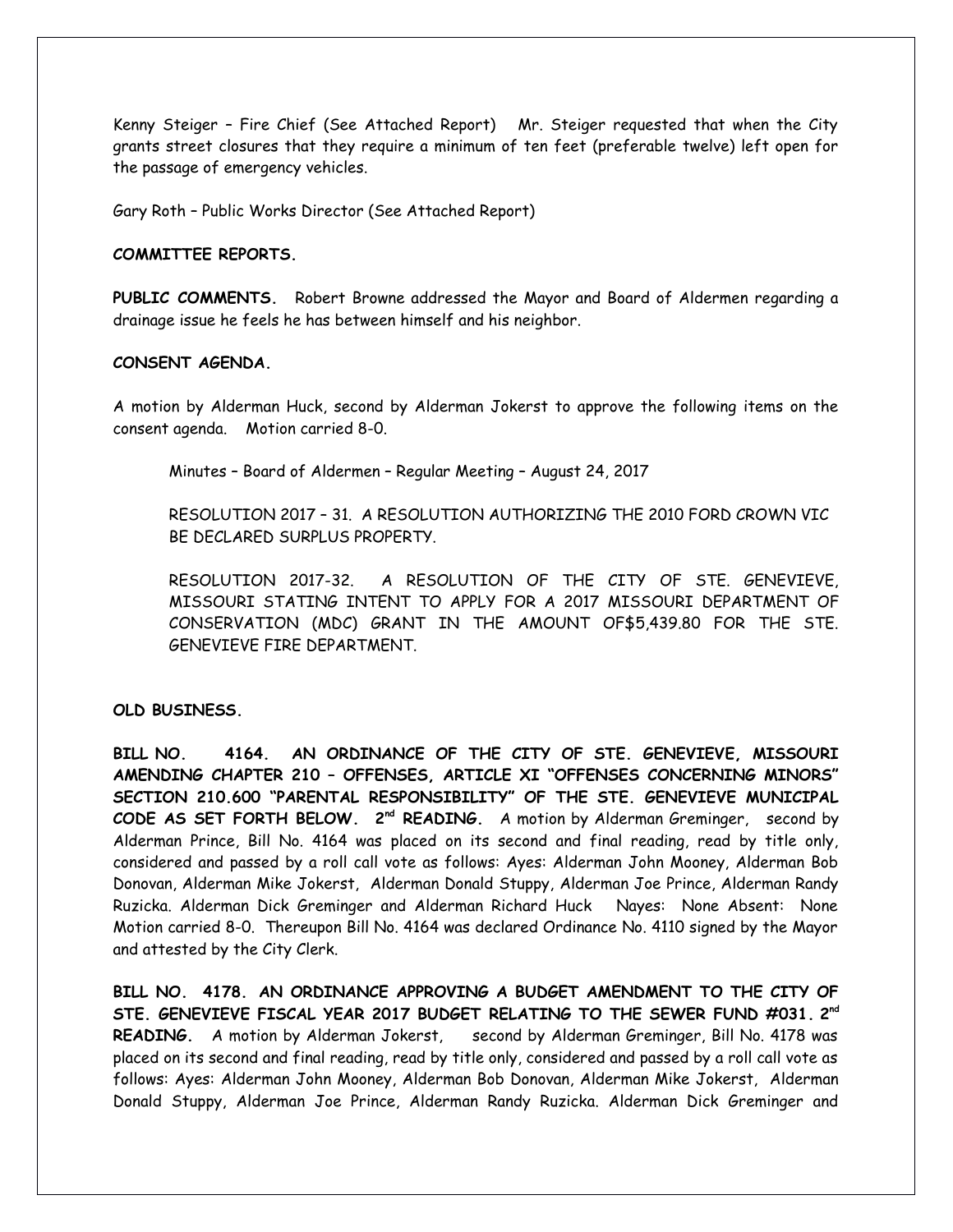Alderman Richard Huck Nayes: None Absent: None Motion carried 8-0. Thereupon Bill No. 4178 was declared Ordinance No. 4111 signed by the Mayor and attested by the City Clerk.

**BILL NO. 4179. AN ORDINANCE APPROVING A BUDGET AMENDMENT TO THE CITY OF STE. GENEVIEVE FISCAL YEAR 2017 BUDGET RELATING TO THE WATER FUND #030.** 2<sup>nd</sup> READING. A motion by Alderman Prince. second by Alderman Ruzicka, Bill No. 4179 was placed on its second and final reading, read by title only, considered and passed by a roll call vote as follows: Ayes: Alderman John Mooney, Alderman Bob Donovan, Alderman Mike Jokerst, Alderman Donald Stuppy, Alderman Joe Prince, Alderman Randy Ruzicka. Alderman Dick Greminger and Alderman Richard Huck Nayes: None Absent: None Motion carried 8-0. Thereupon Bill No. 4179 was declared Ordinance No. 4112 signed by the Mayor and attested by the City Clerk.

**BILL NO. 4180. AN ORDINANCE OF THE CITY OF STE. GENEVIEVE, MISSOURI AMENDING CHAPTER 405 – ZONING REGULATIONS, ARTICLE III "DISTRICTS AND DISTRICT REGULATIONS" SECTION 405.050.A.1.d "GROUP HOMES" AS SET FORTH BELOW. 2nd READING.** A motion by Alderman Jokerst, second by Alderman Mooney, Bill No. 4180 was placed on its second and final reading, read by title only, considered and passed by a roll call vote as follows: Ayes: Alderman John Mooney, Alderman Bob Donovan, Alderman Mike Jokerst, Alderman Donald Stuppy, Alderman Joe Prince, Alderman Randy Ruzicka. Alderman Dick Greminger and Alderman Richard Huck Nayes: None Absent: None Motion carried 8-0. Thereupon Bill No. 4180 was declared Ordinance No. 4113 signed by the Mayor and attested by the City Clerk.

**NEW BUSINESS.**

**BILL NO. 4182. AN ORDINANCE APPROVING THE PURCHASE OF A 6" VACUUM ASSISTED SELF PRIMING DIESEL TRASH PUMP FROM UNITED RENTALS IN AN AMOUNT NOT TO EXCEED \$14,771.82 FOR THE SEWER DEPARTMENT. 1ST READING.** A motion by Alderman Prince, second by Alderman Mooney to approve the first reading of Bill No. 4182 with the amendment that the City will go pick up the pump and save the delivery charge. Bill No. 4182 was then placed on its first reading read by title only and considered and passed with an 8-0 vote of the Board of Aldermen.

**BILL NO. 4183. AN ORDINANCE APPROVING A BUDGET AMENDMENT TO THE CITY OF STE. GENEVIEVE FISCAL YEAR 2017 BUDGET RELATING TO THE GENERAL FUND BUDGET #10, DEPARTMENT #16 POLICE. 1ST READING.** A motion by Alderman Jokerst, second by Alderman Prince, Bill No. 4183 was placed on its first reading read by title only, considered and passed with an 8-0 vote of the Board of Aldermen.

**BILL NO. 4184. AN ORDINANCE APPROVING A BUDGET AMENDMENT TO THE CITY OF STE. GENEVIEVE FISCAL YEAR 2017 BUDGET RELATING TO THE BAND FUND BUDGET #25. 1st READING.** A motion by Alderman Stuppy, second by Alderman Prince, Bill No. 4184 was placed on its first reading read by title only, considered and passed with an 8-0 vote of the Board of Aldermen.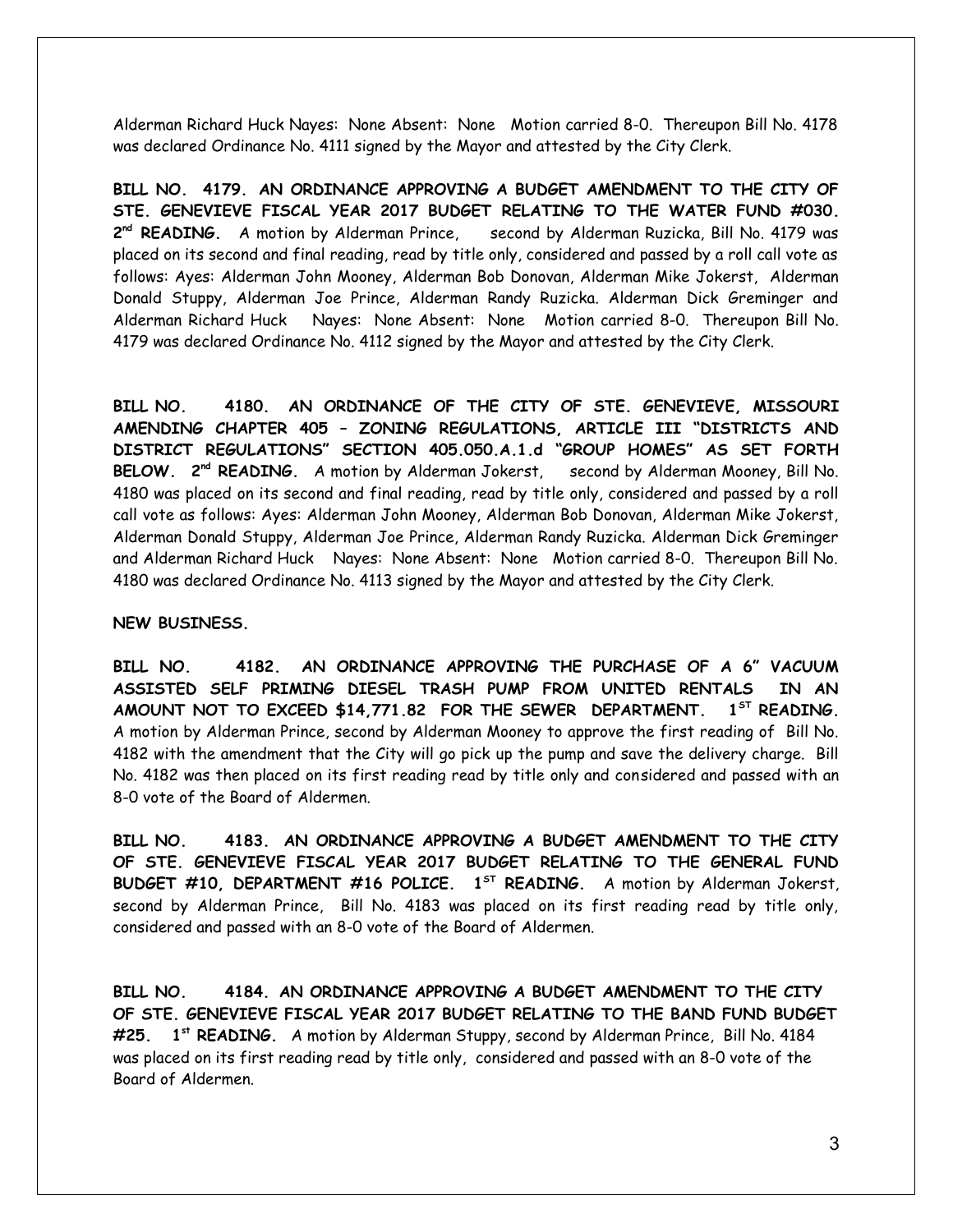**BILL NO. 4185. AN ORDINANCE APPROVING A BUDGET AMENDMENT TO THE CITY OF STE. GENEVIEVE FISCAL YEAR 2017 BUDGET RELATING TO THE K-9 FUND BUDGET #29. 1 ST READING.** A motion by Alderman Prince, second by Alderman Donovan, Bill No. 4185 was placed on its first reading read by title only, considered and passed with an 8-0 vote of the Board of Aldermen.

**BILL NO. 4186. AN ORDINANCE APPROVING A BUDGET AMENDMENT TO THE CITY OF STE. GENEVIEVE FISCAL YEAR 2017 BUDGET RELATING TO THE SPECIAL ROADS FUND BUDGET #28. 1ST READING.** A motion by Alderman Ruzicka, second by Alderman Donovan, Bill No. 4186 was placed on its first reading read by title only, considered and passed with an 8-0 vote of the Board of Aldermen.

**BILL NO. 4187. AN ORDINANCE APPROVING A BUDGET AMENDMENT TO THE CITY OF STE. GENEVIEVE FISCAL YEAR 2017 BUDGET RELATING TO THE VALLE SPRINGS TIF FUND BUDGET #40. 1ST READING.** A motion by Alderman Greminger, second by Alderman Stuppy, Bill No. 4187 was placed on its first reading read by title only, considered and passed with an 8-0 vote of the Board of Aldermen.

**BILL NO. 4188. AN ORDINANCE APPROVING A BUDGET AMENDMENT TO THE CITY OF STE. GENEVIEVE FISCAL YEAR 2017 BUDGET RELATING TO THE RURAL FIRE FUND BUDGET #60. 1** 1<sup>st</sup> READING. A motion by Alderman Donovan, second by Alderman Ruzicka, Bill No. 4188 was placed on its first reading read by title only, considered and passed with an 8-0 vote of the Board of Aldermen.

**BILL NO. 4189. AN ORDINANCE APPROVING A BUDGET AMENDMENT TO THE CITY OF STE. GENEVIEVE FISCAL YEAR 2017 BUDGET RELATING TO THE FEDERAL LEVEE FUND BUDGET #45 AND THE CAPITAL IMPROVEMENTS FUND #70. 1ST READING.** A motion by Alderman Jokerst, second by Alderman Greminger, Bill No. 4189 was placed on its first reading, read by title only, considered and passed with an 8-0 vote of the Board of Aldermen.

**BILL NO. 4190. AN ORDINANCE APPROVING THE BUDGET FOR THE CITY OF STE. GENEVIEVE FOR FISCAL YEAR 2018. 1st READING.** A motion by Alderman Jokerst, second by Alderman Huck, Bill No. 4190 was placed on its first reading, read by title only, considered and passed with an 8-0 vote of the Board of Aldermen.

**OTHER BUSINESS.** Alderman Prince reported that the Planning & Zoning Commission had met and the item discussed would be brought before the board at the next meeting as a public hearing.

**MAYOR/BOARD OF ALDERMEN COMMUNICATION.** None.

**EXECUTIVE/CLOSED SESSION.** A motion by Alderman Huck, second by Alderman Mooney to go into closed session to discuss litigation matters as authorized by Section 610.021(1), RSMO. Motion carried 8-0 with the following roll call vote: Ayes: Alderman John Mooney, Alderman Bob